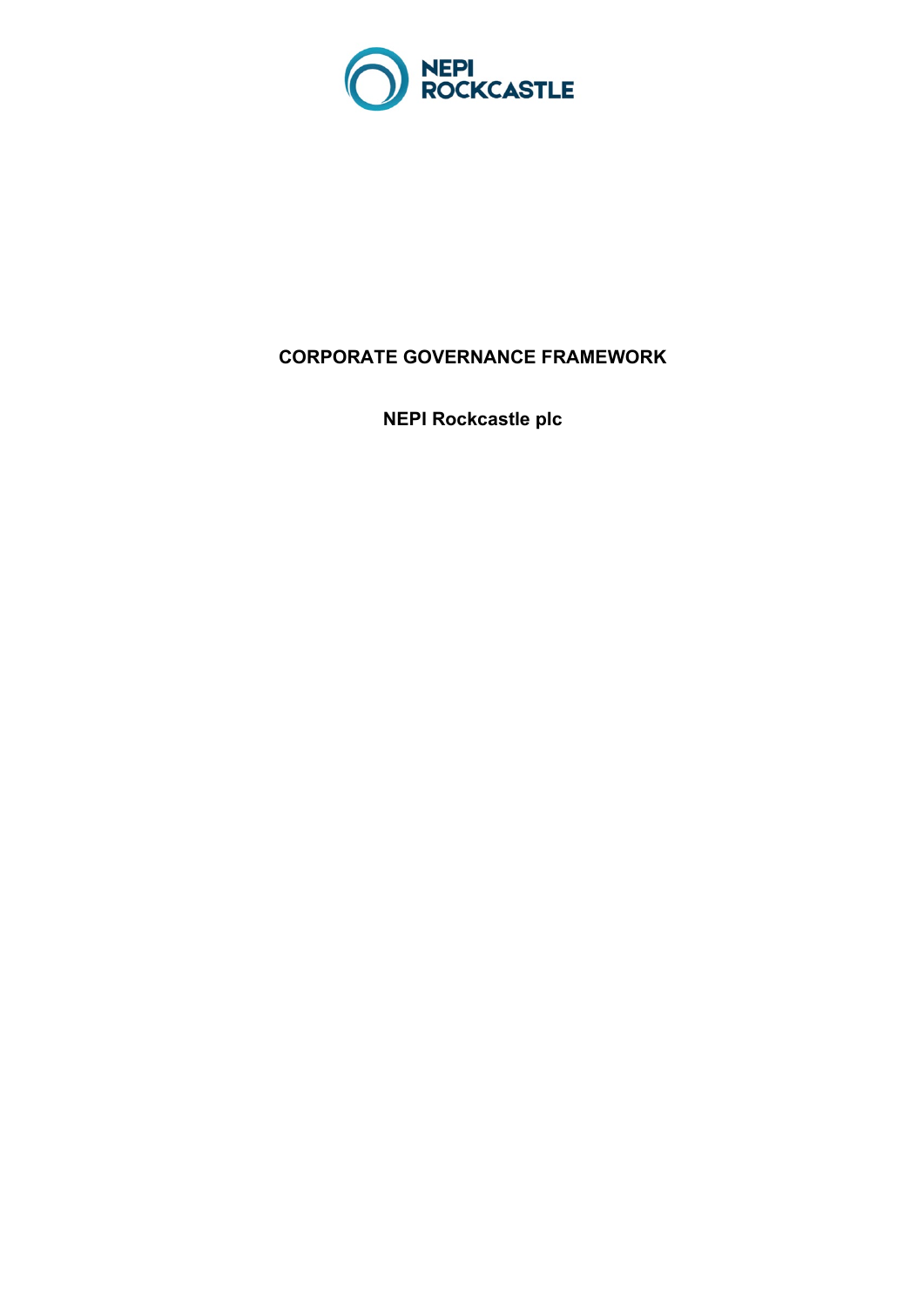# **I. Our approach to governance**

NEPI Rockcastle plc and its subsidiaries (the "*Group*") own and operate shopping centres in Central and Eastern Europe (CEE), with presence in multiple countries. As NEPI Rockcastle shares are listed on several stock exchanges, the Board of Directors ("*Board*") recognises the importance of good corporate governance, endorses and monitors compliance with King IV Report on Corporate Governance in South Africa ("*King IV*"), Johannesburg Stock Exchange Limited ("*JSE*") Listing Requirements, Euronext Amsterdam ("*Euronext*") and A2X guidelines. Given the fact that the Group is compliant with King IV governance principles and with a view to enhancing its approach to corporate governance and adhere to best practice in this area, the Group decided to observe also relevant provisions from Dutch and UK Corporate Governance Codes.

Sound corporate governance values will guide the Board in directing, governing and controlling the Group, whilst subscribing to the principles of ethical leadership, business, social and environmental sustainability and stakeholder engagement.

Moreover, the Board recognises that, through good governance, the Group will have an ethical culture, good performance, effective control and legitimacy. The Board particularly recognises the need to manage the Group with integrity and to provide effective leadership based on an ethical foundation. This includes timely, relevant and meaningful reporting to shareholders and other stakeholders, that provide a proper and objective overview on the Group and its activities, directing the strategy and operations of the Group with the intention of building a sustainable business, and considering the short-term and long-term impact of this strategy on the economy, society and the environment. All shareholders are treated equitably, and the Board ensures that the interests of minority shareholders are adequately protected. Management seeks to recognise, protect and facilitate the exercise of shareholders rights through constant, timely, relevant, objective, and open communication to all shareholders.

To serve the interests of shareholders and other stakeholders, the Group's corporate governance system is subject to ongoing review, assessment and improvement. The Board proactively adopts governance policies and practices designed to align the interests of the Board and management with those of shareholders and other stakeholders and to promote the highest standards of ethical behaviour and risk management at every level of the organization.

Corporate governance refers to the allocation of authority and responsibilities by which the business and affairs of the Group are carried out by its Board and management, including how they:

- set the Group's strategy and objectives;
- ensure adequate resources and oversee personnel;
- operate the business on a day-to-day basis;
- align corporate culture, corporate activities and behaviour with the expectation that the Group will operate in a safe and sound manner, with integrity and in compliance with applicable laws and regulations and as a good corporate citizen;
- establish control and assurance functions.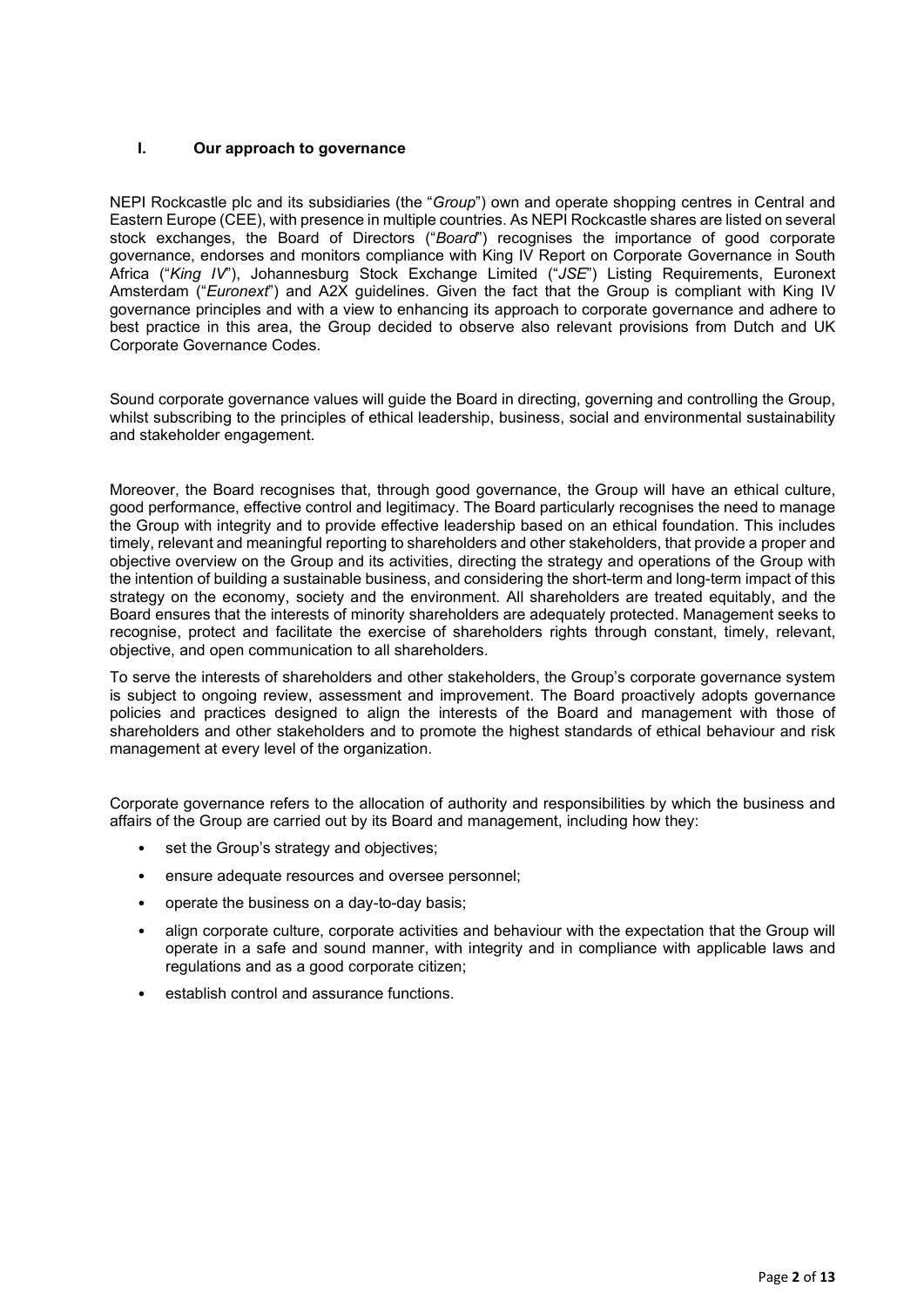# **II. The core principles that drive our approach**

Members of the Board should individually and collectively cultivate the following characteristics and lead by example by exhibiting them in their conduct:

#### **Integrity:**

- Directors must act in good faith and in the best interest of the organisation;
- Directors should avoid conflicts of interest. In cases where a conflict cannot be avoided, it should be disclosed to the Board in full at the earliest opportunity, and then proactively managed as determined by the Board while subject to legal provisions;
- Directors should act ethically beyond mere legal compliance;
- Directors should set the tone for an ethical organisational culture.

#### **Competence:**

- Directors should take steps to ensure that they have sufficient working knowledge of the organisation, its industry, the funds it uses and affects as well as of the key laws, rules, codes and standards applicable to the organisation;
- Directors must act with due care, skill and diligence, and take reasonably diligent steps to become informed about matters for decision;
- Directors should continuously develop their competence to lead effectively.

#### **Accountability:**

- Directors acknowledge their responsibilities for decisions, policies, steering mechanisms they employ in the governing of the Group;
- The Directors are willing to answer for the execution of their responsibilities towards the Group.

#### **Transparency and Confidentiality:**

- Directors should be transparent in the way they exercise their governance role and responsibilities;
- Directors shall respect the confidentiality of information acquired in their capacity as members of the Board and shall not disclose any such information to third parties without proper and specific authority or unless there is a legal or professional duty to do so. Confidential information acquired as a result of professional and business relationships shall not be used to the personal advantage of the Directors or any third parties.

#### **Strategic oversight**

In carrying out this oversight role, the Board actively engages in setting the long-term strategic goals for the organisation, reviews and approves business strategies, corporate financial objectives, financial and funding plans that are consistent with the strategic goals and monitors the Group's performance in executing strategies and meeting objectives.

It is recognised that there should be an appropriate mix of executive and nonexecutive representation at Board level, and to this end the Board comprises a majority of non-executive directors.

Non-executive Directors are key advisors to management, advising on strategic direction, objectives and action plans, taking into account business opportunities and the Group's risk appetite.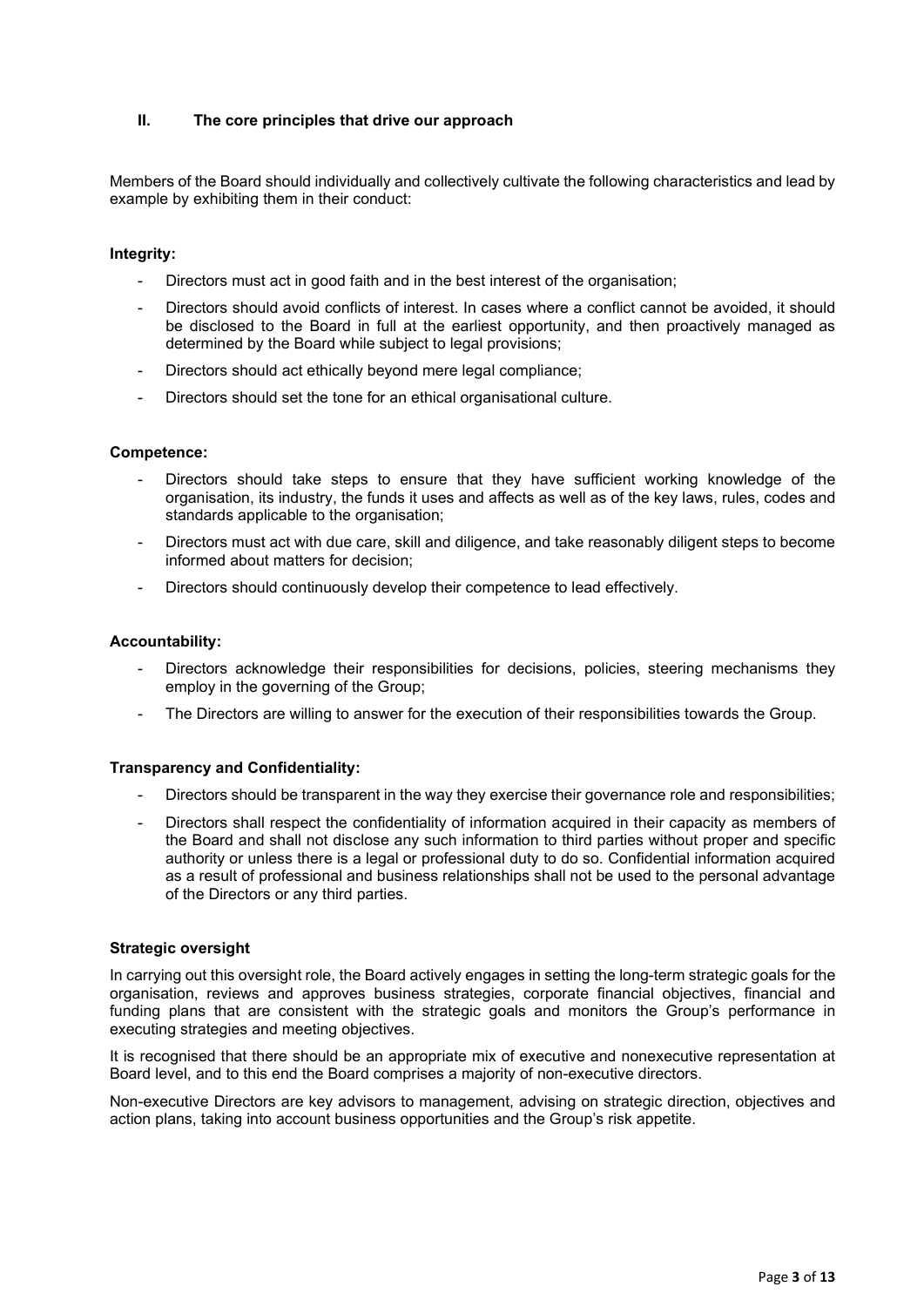# **III. Governance structure**

The Group's governance structure establishes the fundamental relationships among the Board, its<br>committees, management and shareholders. management and shareholders.



# **Legend:**

\*based on delegation of authority by the CEO

| functional reporting |  |
|----------------------|--|
| appointment          |  |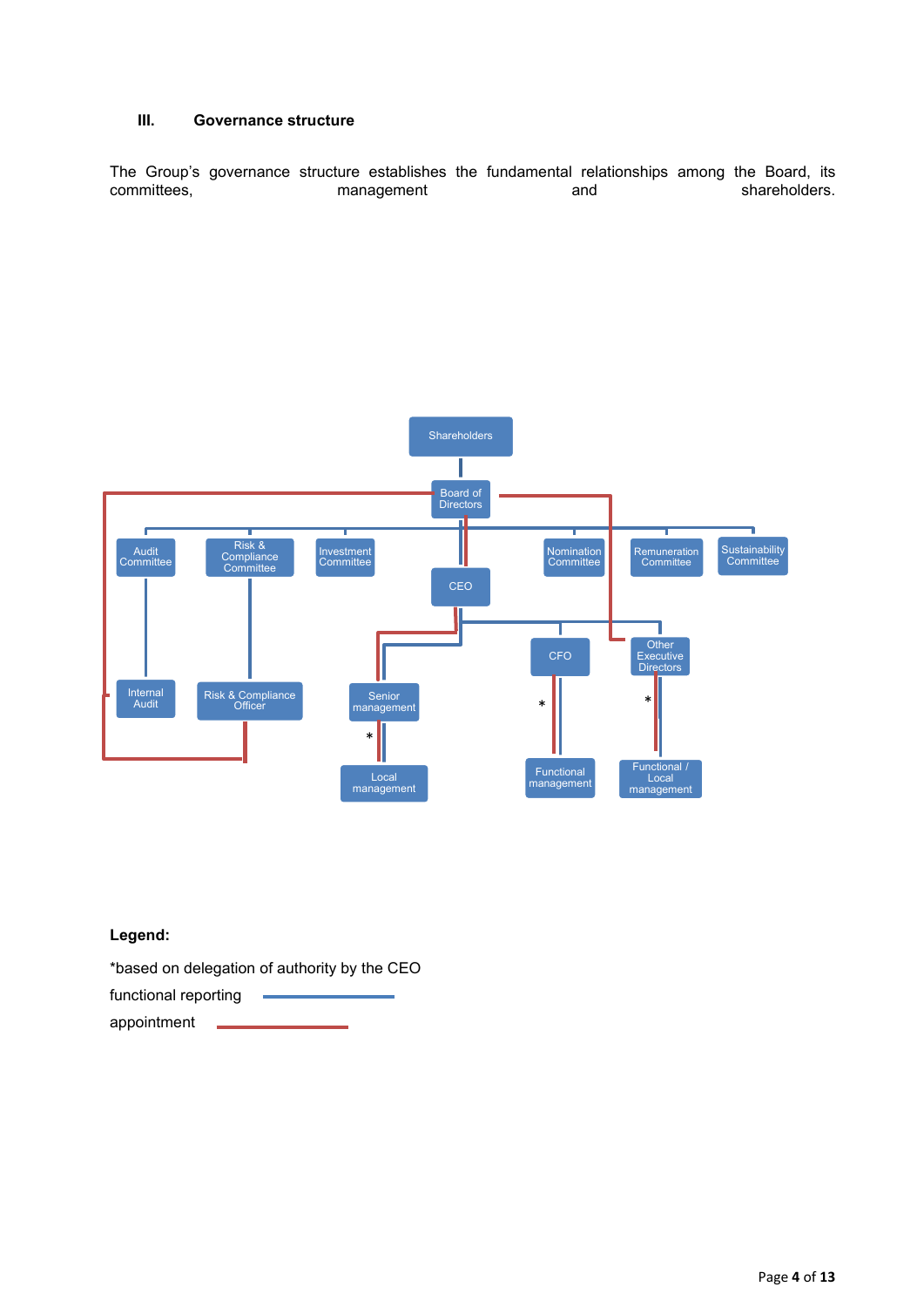## **IV. Board of Directors**

#### **1. Board composition**

The Board comprises of a combination of non-executive Directors and Executive Directors. The Board appoints a Chairman and also a Lead Independent Director.

In order to ensure that the Directors' varied backgrounds and experience provide NEPI Rockcastle with an appropriate mix of knowledge and expertise that is necessary to manage the business effectively, the Group has set out the Board Profile Paper, to describe the appropriate mix of knowledge and background, diversity, independence of its Directors.

Furthermore, a clear division of responsibilities at Board level is in place, in order to ensure a balance of power and authority, including with respect to the roles of Chairman and the Chief Executive Officer which are clearly defined and segregated.

The **Chairman** of the Board (the "*Chairman*") is an independent non-executive Director which acts as a link between the Board and the executive management. The Chairman:

- cannot be appointed as member or Chair of the Audit Committee or of the Risk and Compliance Committee;
- cannot chair the Remuneration Committee;
- must be a member of the Nomination Committee and can act as its Chair, and
- cannot be appointed as Chief Executive Officer.

The Chairman has the following main responsibilities:

- set the ethical tone;
- foster proper corporate governance set-up;
- participate in the selection of Board members;
- oversee a formal succession plan for the Board members;
- set the Board work plan;
- oversee the performance evaluation process, onboarding of new Directors and continuous development of the Board members;
- take a lead role in removing non-performing Directors;
- ensure that any material misconduct amongst the members of the Board is investigated and responded to properly and in a timely manner;
- ensure that Directors are fully aware of their duties and responsibilities and foster proper functioning of the Board sub-Committees;
- see that Board members are kept up to date with significant relevant laws, regulations and codes.
- ensure that a Lead Independent Director is nominated in order to guarantee proper back up;
- ensure that the Board is involved closely, and at an early stage, in any merger or takeover process;
- ensure that amicable relationships are maintained with major shareholders and stakeholders;
- ensure there is sufficient time for deliberation and decision making in the Board;
- the general meeting proceeds in an orderly and efficient manner.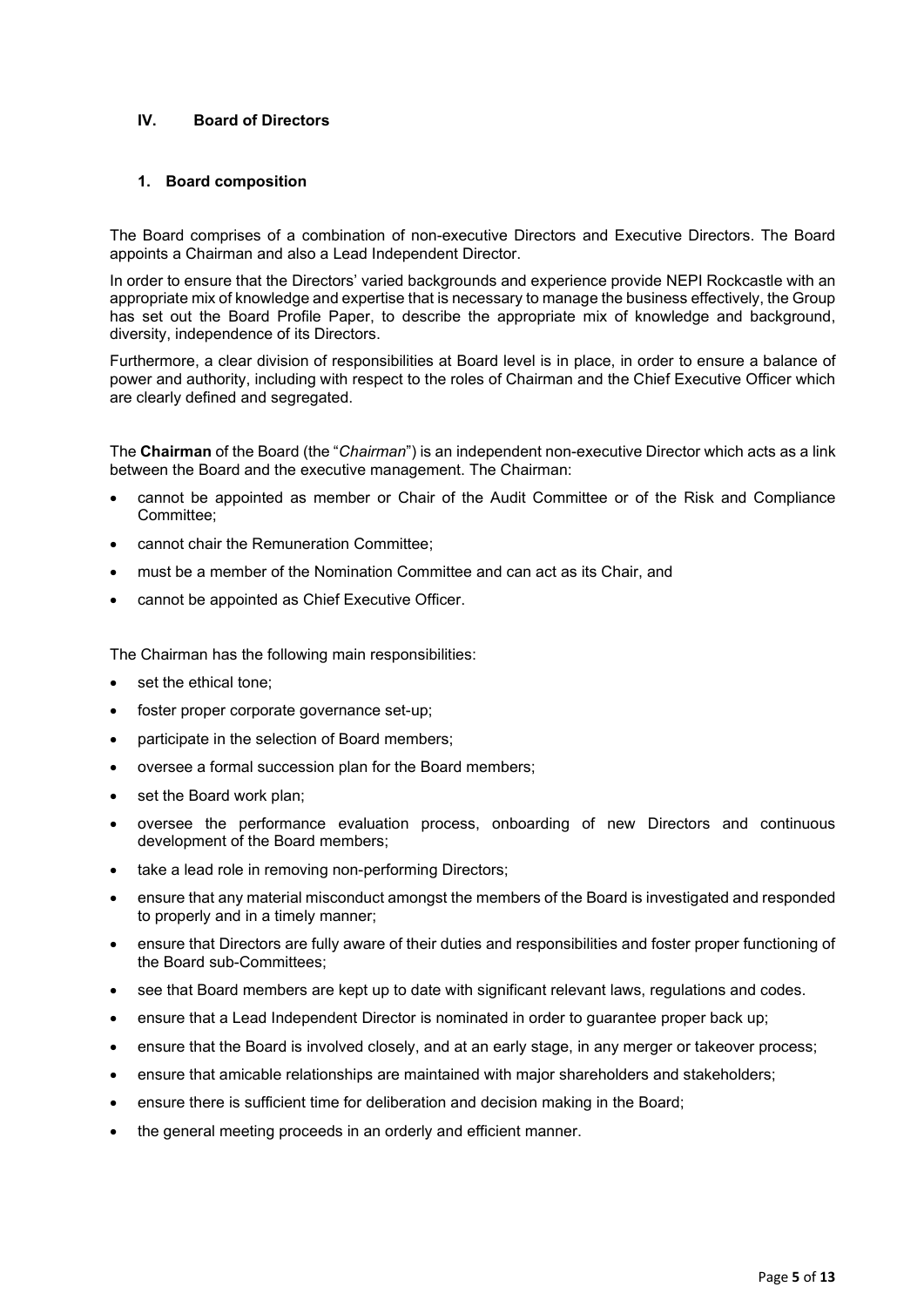## **Lead Independent Director**

The Board appoints one of its independent non-executive members as the Lead Independent Director. The Lead Independent Director has the following main responsibilities:

- lead in the absence of the Chairman;
- serve as a sounding board or trusted adviser of the Chairman;
- act as an intermediary between the Chairman and other members of the Board, if necessary;
- chair discussions and decision-making by the Board on matters where the Chairman may have a conflict of interest;
- lead the performance appraisal of the Chairman with the other non-executive Directors without the Chairman present.

The **Executive Directors** comprise of the Chief Executive Officer (CEO), the Chief Financial Officer (CFO) and of other Executive Directors, as the Board may decide. Subject to the provisions of the applicable regulations*,* the Board may appoint such Executive Directors, specify their duties and delegate powers to them.

External advisors should not regularly attend, or be invited to attend, Board meetings.

## **2. Appointment of Directors**

Directors are appointed by the Board or by shareholders, as per the provisions of the Articles of Association of NEPI Rockcastle plc ("*Articles of Association*"). Board appointed Directors need to be re-appointed by the shareholders at the next annual general meeting. The longest serving third of the Directors must be reappointed by the shareholders annually.

The Board appointments are conducted in a formal and transparent manner following recommendations made by the Nomination Committee to the Board. The candidates' profiles will be carefully analysed and new appointments will be made taking into account the necessary mix of competences, as set out in the Board Profile Paper.

The independence of each newly proposed Director will be assessed formally by the Nomination Committee and will be presented in the Board when the Director is proposed to be appointed. The following independence assessment criteria that shall be considered:

- Criteria 1: The Director is not a significant provider of funds to the Group
- Criteria 2: The Director is not an officer, employee or representative of a significant funding provider of the Group.
- Criteria 3: The Director is not a participant in the Group's share incentive scheme.
- Criteria 4: The Director does not own shares in NEPI Rockcastle, which are material to the personal wealth of the Director.
- Criteria 5: The Director has not been an executive of NEPI Rockcastle during the preceding 3 (three) financial years.
- Criteria 6: The Director has not been the designated as an external auditor of the Group or a key member of the external audit engagement team during the preceding 3 (three) financial years.
- Criteria 7: The Director is not part of the executive management of another organisation which is a related party of the Group.
- Criteria 8: The Director is not entitled to remuneration contingent on the performance of the Group.

If any of the criteria above is not met, the Director will be considered non-independent.

Moreover, a non-executive member of the Board may continue to serve in an independent capacity for longer than 9 (nine) years if, upon an assessment by the Board conducted every year after the nine years, it is concluded that the member exercises objective judgement and there is no interest, position, association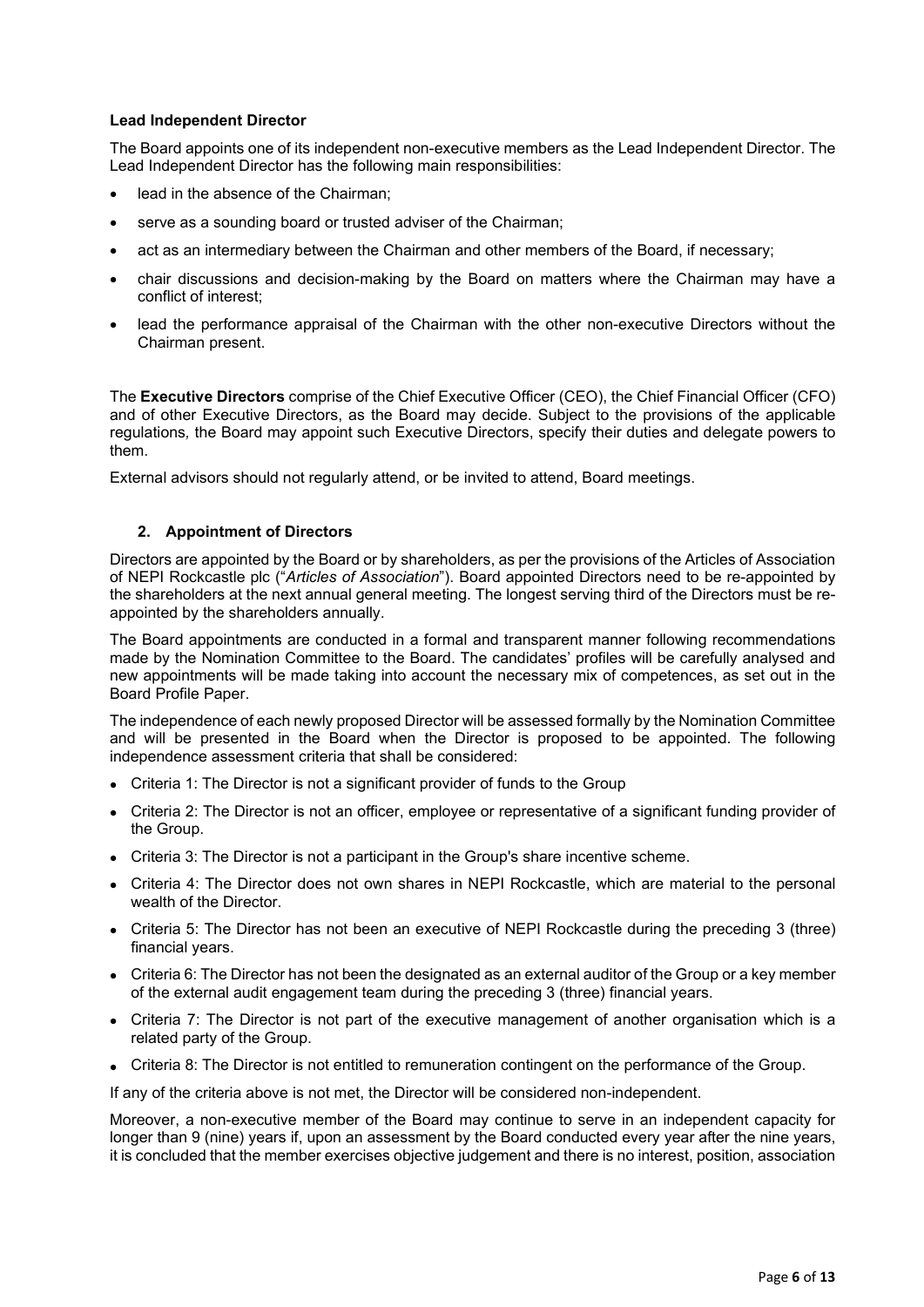or relationship which, when judged from the perspective of a reasonable and informed third party, is likely to influence unduly or cause bias in decision-making.

Independence will be re-assessed formally on an annual basis by the Nomination Committee and any changes or updates will be discussed in the Board.

In addition to the power of the shareholders to remove the Directors, the Board is entitled to remove any Director without shareholder approval, in accordance with the provisions of the Articles of Association.

A formal onboarding and induction program will be in place for newly appointed Directors, in order to support in getting familiar with the Group's business, strategy, policies, structure. The program will cover general financial, social and legal affairs, financial reporting, any specific aspects that are unique to the company and its business activities, the company culture, the Corporate Governance Framework, together with the Group's compliance policies, such as: General Compliance Policy, Code of Ethics, Whistleblowing policy, Group Dealing Policy.

# **3. Directors' remuneration**

The Group implemented a Remuneration policy, aligned with the strategic objectives at Group level, in order to create long-term sustainable value for shareholders.

Executive Directors' remuneration is competitive, and increases are determined with reference to individual performance, inflation and market-related factors. Executive Directors' remuneration is proposed annually by the Remuneration Committee to the Board, and is tied to performance. The Remuneration Committee acts in accordance with the pre-set terms of its Charter. Individual Director's remuneration is disclosed in the Group's Annual Report.

## **4. Directors' stock ownership and dealings**

Dealing in NEPI Rockcastle securities by Directors, their associates, and company officials is regulated and monitored in accordance with the requirements of the stock exchanges where the Group is listed. NEPI Rockcastle will maintain a closed period from the end of a financial period to publication of the financial results and will notify all those concerned. The Group implements detailed guidelines to comply with all applicable requirements and to define internally the processes for dealing in its securities.

#### **5. Role of the Board**

The Board assumes collective responsibility for the following functions: direct, govern and control the Group, while providing effective corporate governance, promoting an ethical corporate culture and ensuring that the organisation is, and is seen to be, a responsible corporate citizen. Furthermore, the Board acts as a link between the stakeholders and the Group and ensures that there is a transparent and effective communication with stakeholders on both positive and negative aspects of the business.

The Board's role consists of two fundamental elements: **decision-making** and **oversight**.

The **decision-making function** is exercised through the formulation or approval of fundamental policies and strategic goals and the approval of significant actions in relation to implementing the Group's strategy.

The **oversight function** concerns the review of selected management decisions, monitoring of the adequacy of systems and internal controls and oversight of the implementation of policies and procedures across the Group.

Based on the above, the Board makes major policy decisions, participates in strategic planning, delegates to management authority and responsibility for day-to-day affairs and reviews management's performance and effectiveness.

More precisely, in line with the Articles of Association, the Board has the following main responsibilities:

- appoints the CEO, the CFO and other Executive Directors and establishes a framework for the delegation of authority to these and the other lines of management;
- makes strategic decisions with respect to significant financing transactions in which the Group may engage, following the recommendation received from CFO;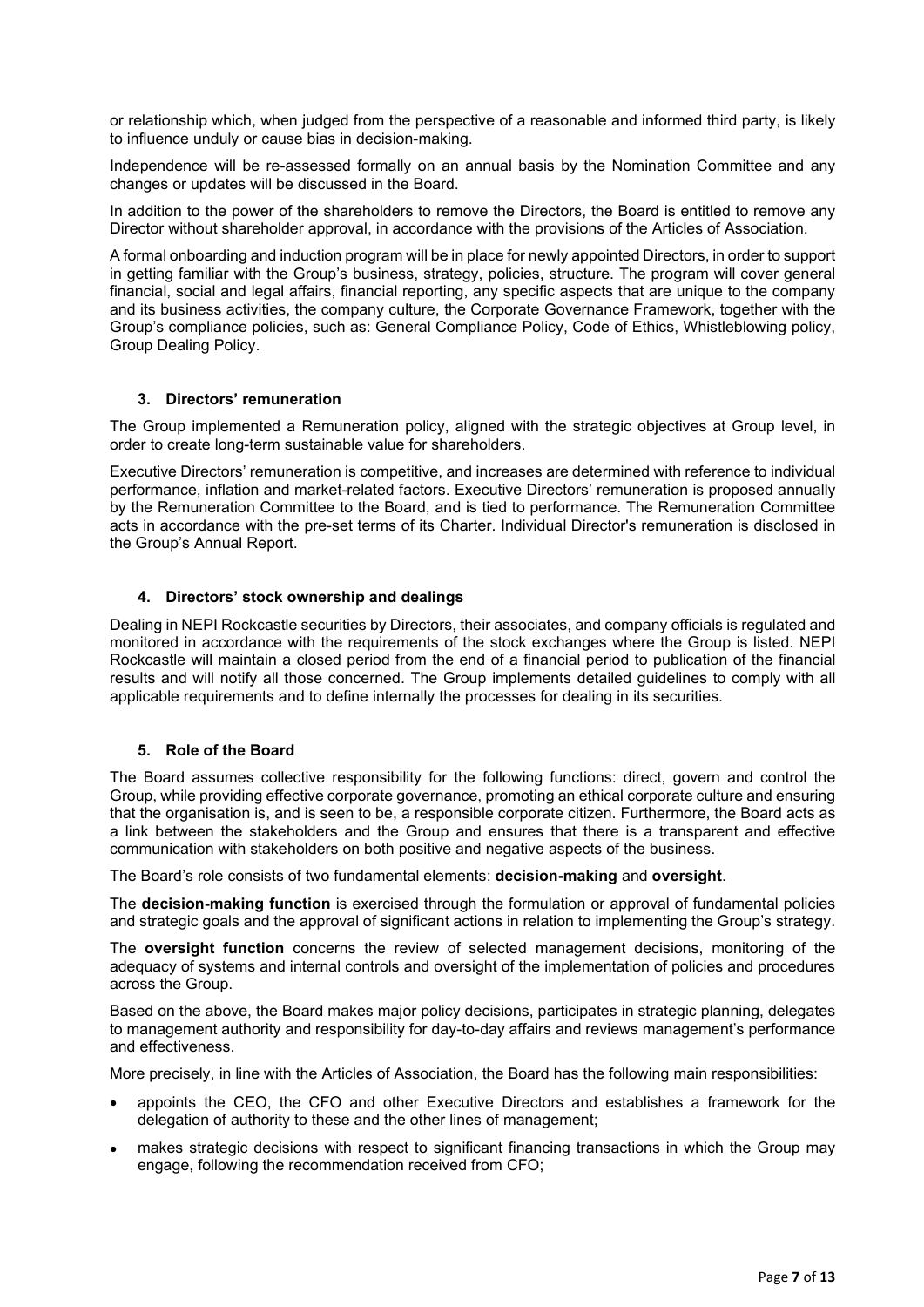- oversees equity management processes, according to the rules set out in the Articles of Association;
- makes strategic decisions with respect to acquisitions, disposals or CAPEX, except the ones delegated to the Investment Committee and/or the CEO;
- provides risk oversight of enterprise risk management culture, capabilities, and practices and approves the Group's Risk Policy and Risk Appetite;
- adopts the Group's strategy and budget based on management's proposal and monitors the timely execution of the investment and development strategy;
- steers the direction of the Group for realisation of its core targets and monitors the Group's operational performance compared to budget and forecasts;
- monitors the financial performance of the business, including its going concern and viability and reviews the financial and operational results and approves the financial statements and Annual Report;
- ensures an effective, risk-based internal audit and monitors the effectiveness of the internal controls;
- ensures the independence of the external audit:
- ensures the integrity of the financial reporting;
- facilitates effective communication with the stakeholders and provides a commentary on the financial results enabling investors to assess the Group's economic value.
- ensures that the Group's IT systems are integrated with the overall business strategy and processes. For this purpose, regular reports are provided by management, in order to monitor that use of information technology results in:
	- $\circ$  integration of processes, people, technology information is seamless across the Group;
	- $\circ$  the information technology hard and soft infrastructure enables achieving the Group's strategy;
	- $\circ$  proper arrangements are in place for business continuity and disaster recovery;
	- $\circ$  proper security measures have been implemented to ensure confidential data is safely safeguarded and easily accessible while complying with the relevant cybersecurity, data protection or other applicable laws and regulations;
	- o monitor the investments in information technology to enable the above;
	- $\circ$  responsible disposal of obsolete technology and information in a way that has regard to environmental impact and information security.
- oversees that the combined assurance model is designed and implemented to cover effectively the organisation's significant risks and material matters through a combination of the following assurance service providers and functions:
	- $\circ$  line functions that own and manage risks on a daily basis;
	- $\circ$  specialist functions that facilitate and oversee risk management and compliance;
	- o internal auditors;
	- $\circ$  independent external assurance service providers such as external auditors;
	- $\circ$  other external assurance providers such as sustainability reviewers, grading agencies, etc.
- ensures that management fosters a culture of ethical conduct through the creation of an ethical risk profile, the establishment of a code of conduct, the integration of ethical considerations into all Group practices, procedures, policies and conduct;
- assess and monitor the Group's culture and tone from the top. Where the Board is not satisfied that policies, practices or behaviour throughout the business are aligned with the Group's purpose, values and strategy, it should seek assurance that management has taken corrective action;
- oversees annually that management has implemented proper policies and procedure to guide Group's operations across all significant processes.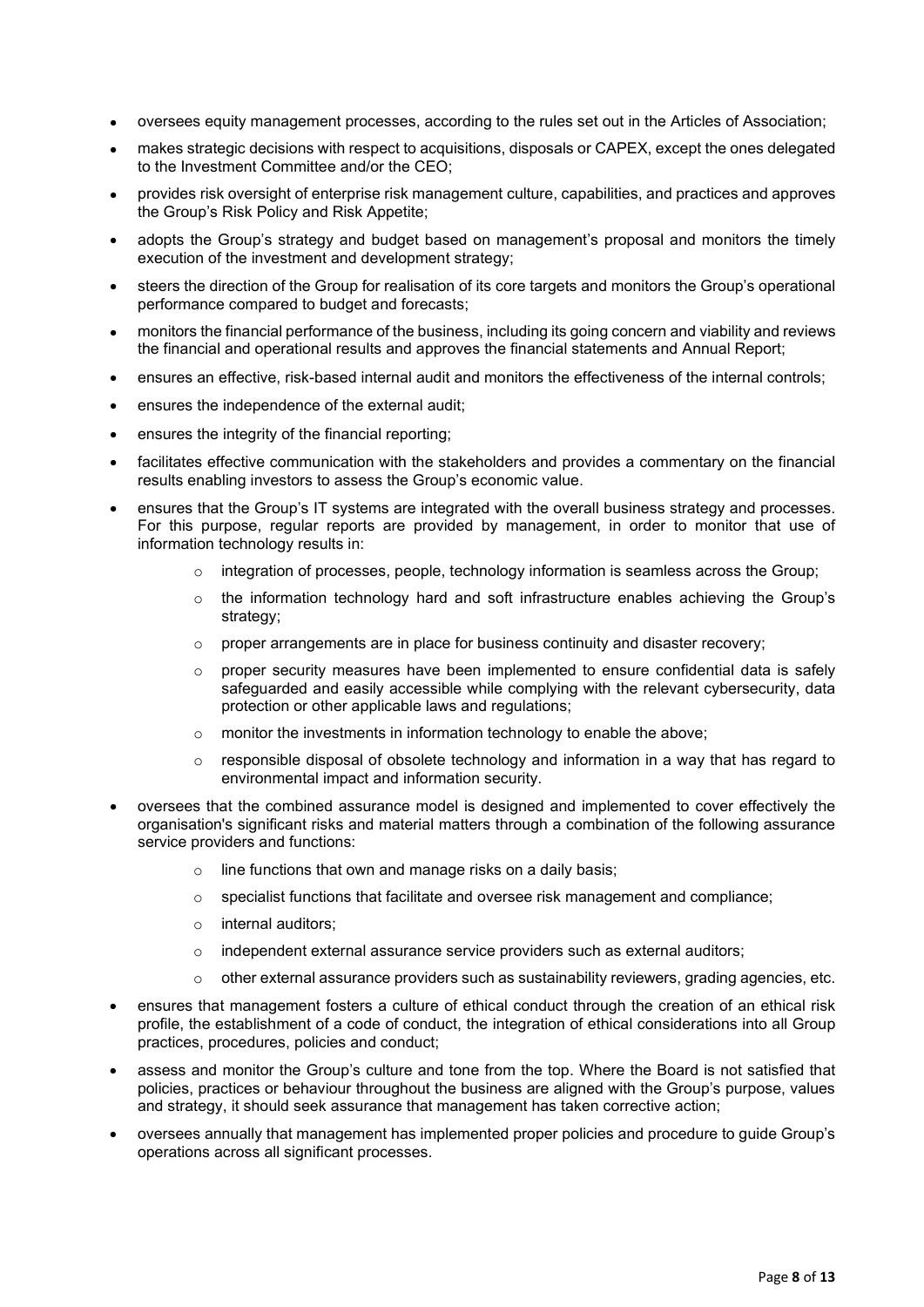# **6. Role of the Company Secretary**

The Board shall appoint (respectively recall) a competent Company Secretary who may be consulted for guidance on Board's responsibilities.

The Company Secretary has the following **main responsibilities**:

- ensures that the procedures for the appointment of Directors are observed;
- ensures that Board matters such as onboarding of new members, development programs, training, evaluations are properly organised and any Board activity related information is properly stored;
- sees that agenda and materials are distributed in time, that detailed minutes of Board meetings are kept and that Board decisions are distributed, tracked and reported upon, in collaboration with the Executive Directors;
- ensures that proper procedures are followed and that the statutory obligations and obligations under the Articles of Association are complied with;
- ensures that rules regarding conflict of interest management applicable to the Board, as defined in the Declaration of Interests Policy, are observed and keeps evidence thereof;
- provides corporate governance advice to the Board members on all governance matters and issues;
- supports the Chairman in making the Board members aware of significant relevant laws, regulations and codes, as well as circulates emerging information to Group entities (e.g. new studies published etc.);
- generally, supports the Chairman of the Board in the organisation of the affairs of the Board;
- prepares communications for Group entities and stakeholders, as instructed by the Board;
- coordinates and guides the activity of the persons appointed as Secretary within the Board subcommittees.

# **7. Board operations**

The Board meets regularly (at least quarterly) and is responsible for setting the Group's strategy, approving major matters, governing risk management processes and monitoring overall performance. The Board monitors the overall effectiveness of the internal control framework, designed to ensure that assets are appropriately safeguarded, operations are run efficiently, proper accounting records are maintained and that the financial information which is issued is reliable.

In the event that the Board or any of its Committees need to obtain independent, external professional advice or other types of professional services at the cost of the Group, on matters within the scope of their duties, the following principles will apply:

- the procurement process will be transparent, objective and traceable;
- the provider will be selected to achieve the best value for money;
- the evaluation process may be driven by any of the Directors or the Company Secretary;
- the Company Secretary is responsible for storing the documentation relevant for the selection process as well as the deliverables or other evidence of service performance as applicable;
- the contract will be signed based on Group procurement guidelines.

## **8. Performance assessment, succession and development programs**

The Board ensures that the evaluation of its own performance, profile, composition, competencies and expertise and those of its committees, its chair and its individual members, support continued improvement in its performance, effectiveness and proficiency in exercising their duties.

The performance of the Board, its Committees and individual Directors is evaluated annually, in a formalised manner, by the Nomination Committee or the Board based on an evaluation methodology approved in advance by the Board. The process may be run internally or with support from external advisors.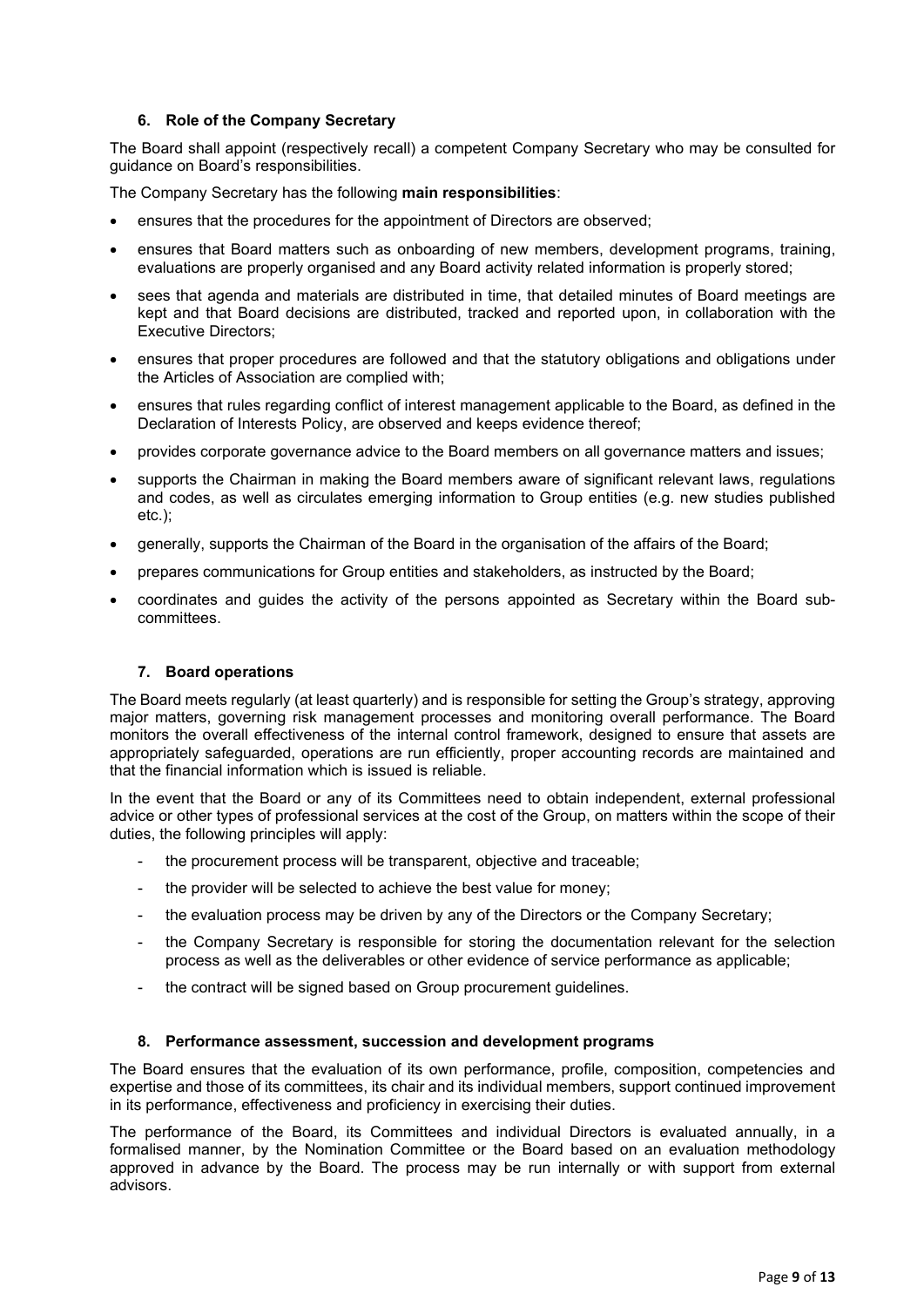Ongoing training and development programs are implemented for Board members to ensure the members of the Board are kept up to date with economic developments, industry-specific topics, legal and regulatory relevant topics.

Formal succession planning is in place to ensure availability and capability of Board members to assume key roles within the Board when such roles become available.

# **V. Committees of the Board**

Without abdicating accountability, the Board delegates certain functions to well-structured committees, comprised of part of its Directors.

The following requirements are considered in setting up Board Committees:

- an independent non-executive Director is required to be the Chairman of the Audit and the Remuneration Committees;
- the Nomination Committee should only consist of non-executive Directors, and the majority should be independent;
- the Remuneration Committee should consist of non-executive Directors, of whom the majority should be independent,
- Directors who are not members of a Committee, may attend meetings and participate in their proceedings to gain information, but are not entitled to vote;
- the CEO should not be a member of the Remuneration, Audit or Nomination committees, but may attend by invitation any meeting, if needed to contribute pertinent insights and information.

The Board considers the allocation of roles and associated responsibilities and the composition of membership across committees holistically, so as to achieve the following:

- a. Effective collaboration through cross-membership between committees, where required, coordinated timing of meetings and avoidance of duplication or fragmented functioning in so far as possible;
- b. Where more than one committee has jurisdiction to deal with a similar matter, the specific role and positioning of each committee in relation to such matter are defined to ensure complementary rather than competing approaches;
- c. A balanced distribution of power in respect of membership across committees, so that no individual has the ability to dominate decision-making, and no undue reliance is placed on a single individual.

Delegation to an individual member of certain matters, if the case and not covered by delegation to any of the sub-Committees, will be recorded in writing and approved by the Board. The record will set out the nature and extent of the responsibilities delegated, decision-making authority, the duration of the delegation, and the delegates' reporting responsibilities.

Each Committee annually assesses its effectiveness to ensure that it has effectively fulfilled its responsibilities as set out in its mandate. The Chair of each committee, in consultation with the committee members and senior management, develops work plans for the year, which provide a thematic view of the forward agenda and are intended to focus the committee on the most important aspects of its mandate with sufficient frequency.

Each committee prepares a report regularly but at least on an annual basis of its activities over the previous year which it presents to the Board.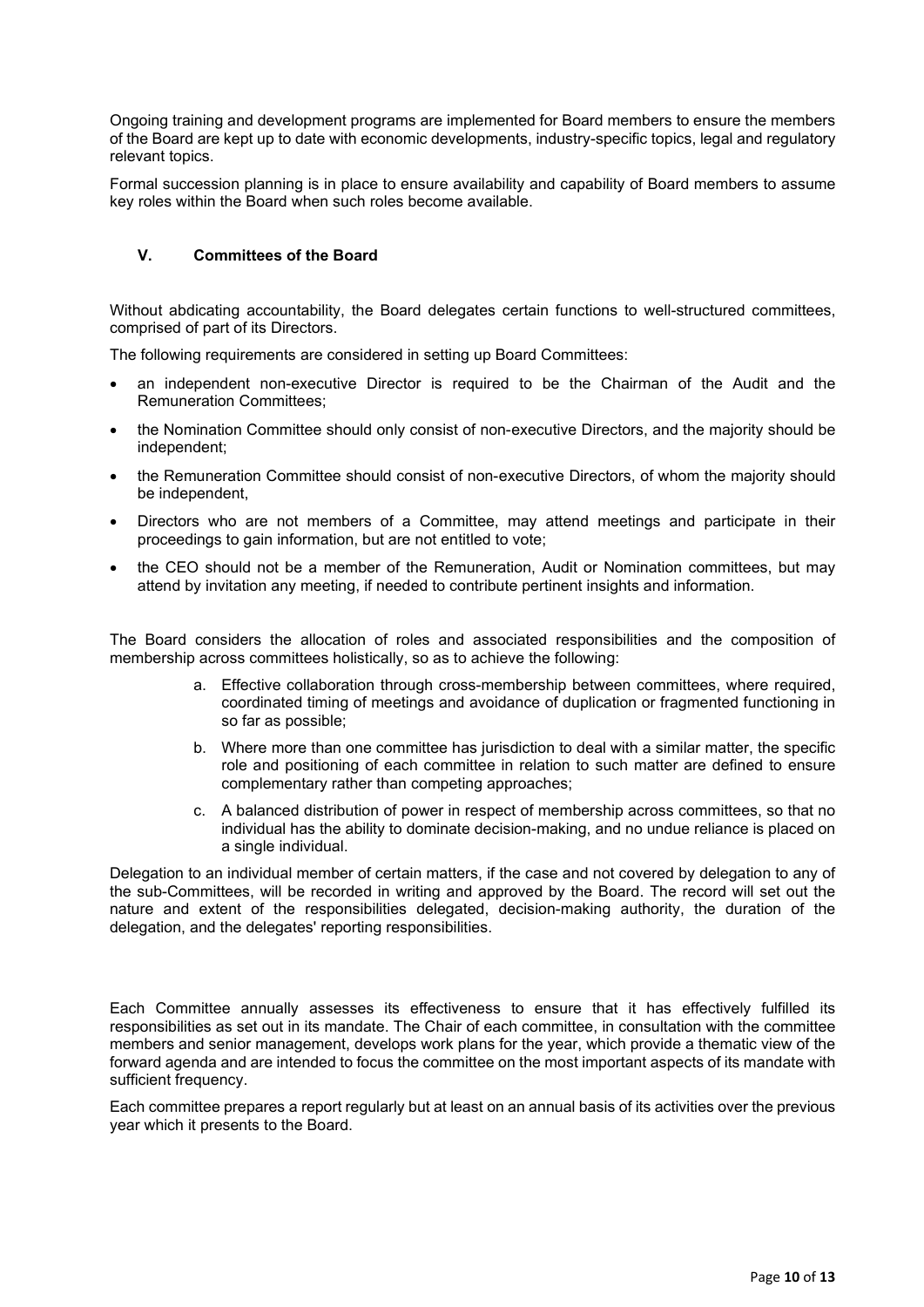Taking into account its role and responsibilities, the Board considers that the following Committees are necessary to properly discharge some of its duties:

- Audit Committee
- Investment Committee
- Remuneration Committee
- Risk and Compliance Committee
- Nomination Committee
- Sustainability Committee.

The role of each Committee, together with responsibilities, accountabilities, operating guidelines are documented in the Committees Charters. All Charters are approved by the Board and shall be reviewed periodically, considering regulatory guidance and industry best practices, to ensure the Board and its Committees are adaptive and responsive to new requirements and continue to practice strong oversight.

## **VI. Governance of Group structures**

As the Group operates in many jurisdictions and has a complex structure, the Board has set up the present framework in order to ensure that its essential roles (decision-making and oversight) are being met, subject to all applicable laws and regulations.

Since the Group governance framework needs to be considered by the board of the subsidiaries, this has been designed with the support of the relevant members of the Senior Management.

At Group level, the Board meets regularly and, as described above, is responsible for setting the Group's strategy, approving major matters, overseeing risk management processes and monitoring overall performance. The Board monitors the effectiveness of the internal control framework. The Board and its Committees are committed to monitoring the definition of policies and frameworks to mitigate the risk of non-compliance with laws in the various jurisdictions where the Group conducts its business, ensure safeguarding of assets and accurate and truthful financial reporting.

While respecting the independent legal and governance responsibilities that might apply to subsidiaries and subject to applicable local laws, the Board is considering the following measures to ensure an adequate oversight over subsidiaries, as follows:

- 1. the Group has established adequate policies, processes and controls that address the risk management across the businesses and legal entity structures;
- 2. the Group has defined a policy for establishing new legal entities;
- 3. the Group has set-up effective systems to facilitate the exchange of information among the various entities, to manage the risks of the separate subsidiaries or Group entities as well as of the Group as a whole, and to ensure effective supervision of the Group;
- 4. the Group allocated sufficient resources in order to monitor the compliance of subsidiaries with all applicable legal, regulatory and governance requirements;
- 5. it has established an effective internal audit function that ensures audits are being performed within or for all subsidiaries and the Group itself.

There is a clear demarcation of roles and responsibilities between the Board, the Executive Directors and Senior Management that fosters an environment of transparency, confidence and mutual trust, as well as a balance of power and accountability, in which the Board can constructively challenge and provide guidance to management. An Operational Mandate approved by the Board is in place, in order to ensure that the appointment of, and delegation to management contributes to role clarity and the effective exercise of authority and responsibility.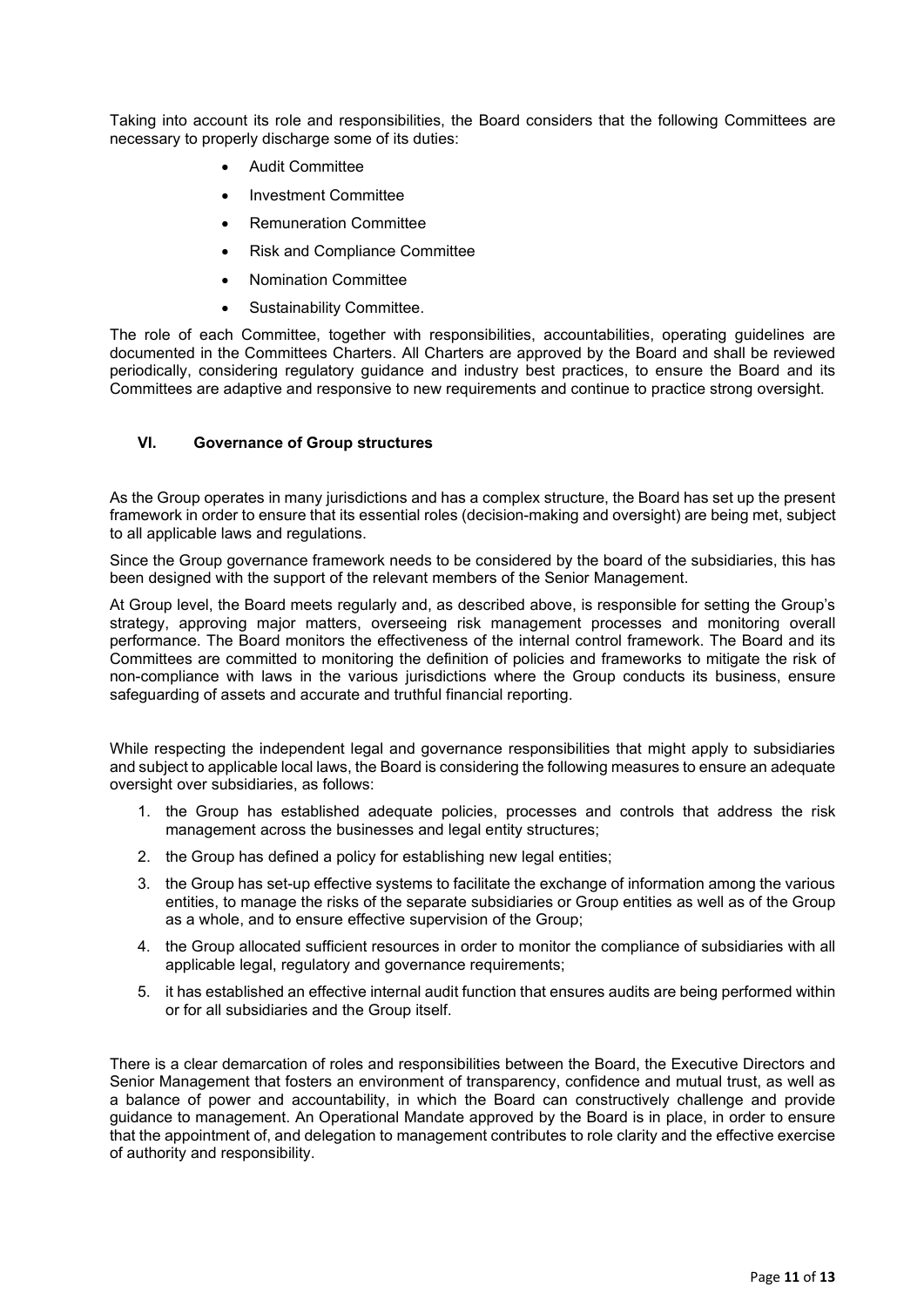[…]

# **1. Executive Directors**

The Board appoints from the Directors a **Chief Executive Officer** (CEO) who is in charge to ensure that a long-term strategy in line with the Group's mission and vision is developed and deployed in the Group.

Furthermore, the Board appoints from the Directors a **Chief Financial Officer** (CFO), who is in charge to establish and manage the accounting and financial functions of the Group.

Moreover, the Board may appoint **other Executive Directors** with competences in areas to be decided by the Board in order to be in line with the Group strategy.

The Executive Directors provide the Board with sound information, advice and recommendations on the organisational structure, objectives, plans and policies of the Group, to enable the Board to make informed decisions.

The Board has established that the CEO and CFO have the following roles:

# **CEO**

- ensure that a long-term strategy in line with the Group mission and vision is developed and deployed;
- steer the development and the processes of the Group, establish performance goals and allocate resources to ensure future growth, achievement of strategy, compliance with applicable laws and regulations, responsible citizenship;
- ensure that financial and operating goals and objectives are achieved;
- ensure that a positive and ethical working environment exists and that the ethics policies approved by the Board are implemented;
- act as chief spokesman of the Group:
- manage the communication between the Executive Directors / Senior Management and non-executive Directors; and
- maintain investors relations.

# **CFO**

- establish and manage the accounting and financial functions of the Group, including establishing policies and practices that ensure effective financial accounting and financial performance monitoring are maintained;
- take responsibility for financial and fiscal compliance as well as general reporting of business performance;
- create realistic, projected budget plans and oversee their implementation, including limiting expenses and managing variations between projected and actual performance indicators;
- identify funding needs and ensure that these are met in a cost-effective manner;
- supervise fiscal research, projections, analysis and optimisation, and
- interact and maintain relationships with external auditors, regulators, analysts and rating agencies.

[…]

# **VII. Internal controls and the three lines of defence principles**

The Group implemented the three lines of defence approach, with a view to further strengthen the system of internal controls and track compliance with relevant laws and regulations. As such, the system of internal controls is structured on the following lines: